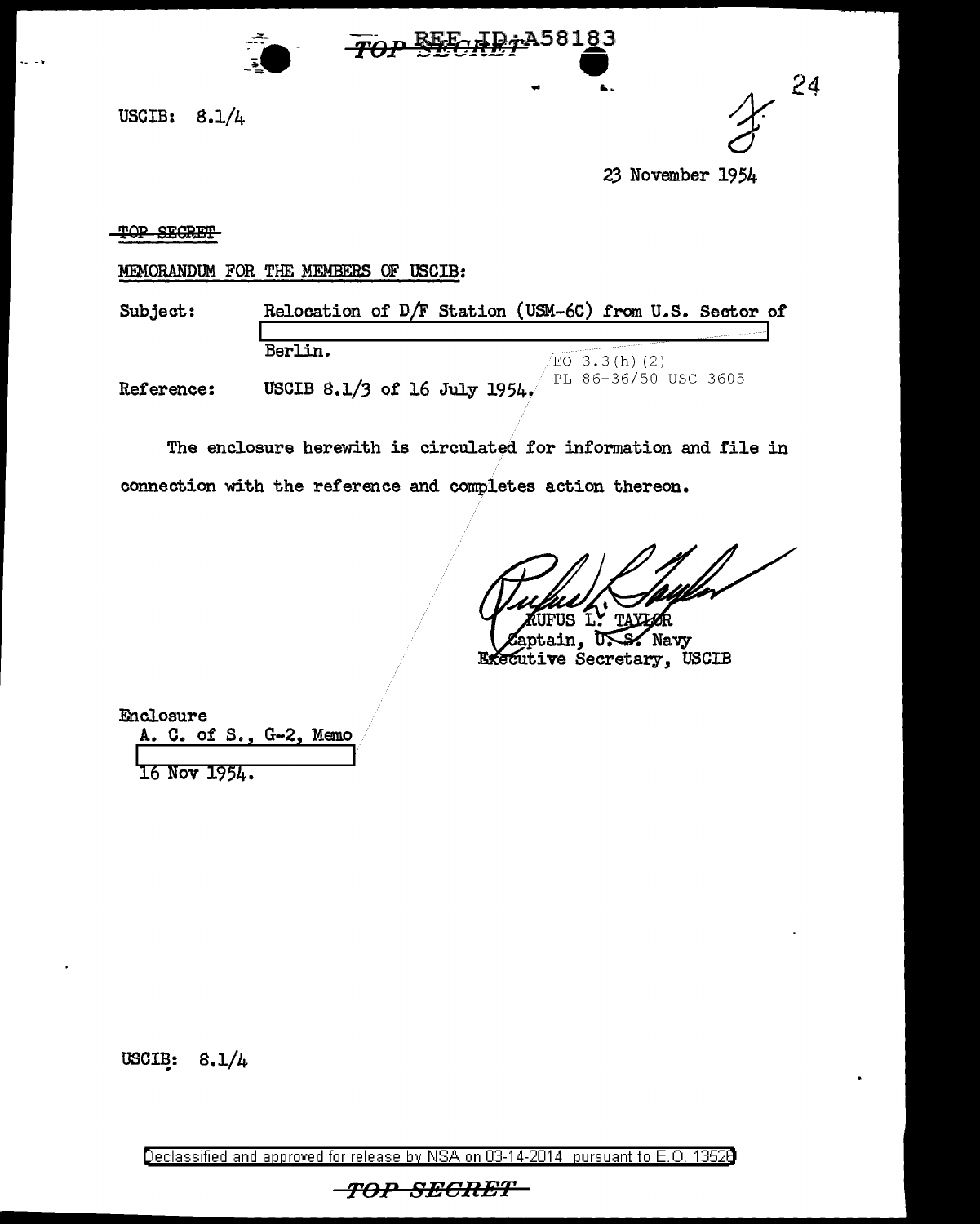## TOP SECRET

16 NOV 1954

G2-ASA

| <b>SUBJECT:</b>                                                                                                                                                                                                                                                                                       | Relocation of DF Station (USM-6C) from U.S. Sector of Berlin                                                                                                                                                                                                                                         |
|-------------------------------------------------------------------------------------------------------------------------------------------------------------------------------------------------------------------------------------------------------------------------------------------------------|------------------------------------------------------------------------------------------------------------------------------------------------------------------------------------------------------------------------------------------------------------------------------------------------------|
|                                                                                                                                                                                                                                                                                                       |                                                                                                                                                                                                                                                                                                      |
| <b>THRU:</b>                                                                                                                                                                                                                                                                                          | 缸O 3.3(h)(2)<br>PL 86-36/50 USC 3605<br>Director<br>National Security Agency<br>Washington 25, D. C.                                                                                                                                                                                                 |
| TO:                                                                                                                                                                                                                                                                                                   |                                                                                                                                                                                                                                                                                                      |
|                                                                                                                                                                                                                                                                                                       |                                                                                                                                                                                                                                                                                                      |
|                                                                                                                                                                                                                                                                                                       |                                                                                                                                                                                                                                                                                                      |
| 1.                                                                                                                                                                                                                                                                                                    | Reference is made to:                                                                                                                                                                                                                                                                                |
|                                                                                                                                                                                                                                                                                                       | letter, 2 Jul 54, Serial 000813, subject as above.<br>a.                                                                                                                                                                                                                                             |
|                                                                                                                                                                                                                                                                                                       | CIB No. 000169, 1 Jun $54/$ same subject.<br>b.                                                                                                                                                                                                                                                      |
|                                                                                                                                                                                                                                                                                                       | 2. As a matter of primary interest, the request to affect local agree-<br>ment between the U.S. <b>Leapen Example 2</b> commanders in Berlin and supply the in-                                                                                                                                      |
|                                                                                                                                                                                                                                                                                                       | formation on the type of equipment which will be used by USM-6C<br>was referred to the Army member of USCIB for action.                                                                                                                                                                              |
| 3. Information has now been received from Headquarters, ASAE that the<br>local agreement desired by $\Box$ has been reached and that the details of<br>implementation were worked out with Lt Col Maness, Intelligence Officer,<br>U.S. Commander Berlin, and appropriate<br>Staff members in Berlin. |                                                                                                                                                                                                                                                                                                      |
|                                                                                                                                                                                                                                                                                                       | 4. With respect to the information desired by     on the type of<br>equipment used by USM-6C at $\left\vert \right\vert$ there follows a list of this equipment,<br>together with a description of each item:                                                                                        |
|                                                                                                                                                                                                                                                                                                       | Teletypewriter, TT-7/FG: This equipment is intended for use<br>a.<br>where large amounts of traffic are anticipated. They include a Teletype<br>model 15 teletypewriter, a model 15 perforator transmitter, a model 14<br>transmitter distributor, a REC-30 rectifier, and a model 19 table.<br>They |

TOP SECRET A58183

sages between two or more points. One set of either type completely equips a station for sending to and receiving from one or more stations connected

are known commonly as model 19 sets. They exchange typewritten page mes-

Enclosure with USCIB 8.1/4 dtd 23 Nov 1954.

*Tt>.P SRCR-EP*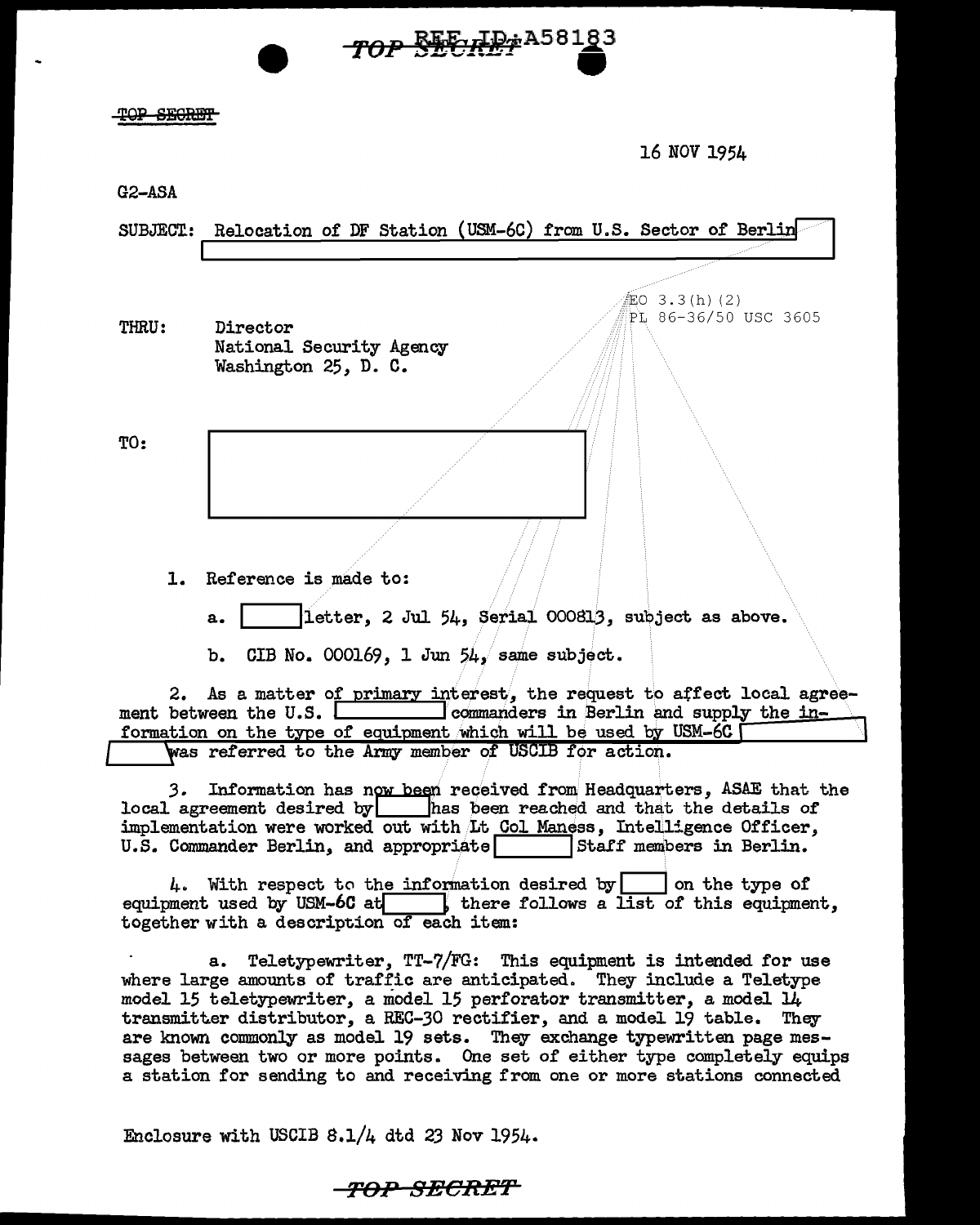

 $\overline{16}$  for  $\overline{16}$  and  $\overline{16}$   $\overline{16}$   $\overline{16}$   $\overline{16}$   $\overline{16}$   $\overline{19}$   $\overline{5}$   $\overline{16}$   $\overline{19}$   $\overline{16}$   $\overline{19}$   $\overline{16}$   $\overline{11}$   $\overline{16}$   $\overline{11}$   $\overline{15}$   $\overline{11}$   $\overline{15}$   $\overline{11}$   $\overline$ 

G2-ASA

SUBJECT: Relocation of DF Station USM-6C from U.S. Sector of Berlin.

by a telegraph channel. These sets are arranged for direct transmission by the perforator transmitter keyboard or transmission from tape by the transmitter distributor. Both methods may be used together if simultaneous transmission over two separate loops is desired. Either the perforator transmitter or the transmitter distributor may be connected in series with the local teletypewriter relay and the line in order to actuate the local and the distant receiving components, thereby furnishing a home copy of both transmitted and received messages at each station. In addition to typing page copy, these teletypewriter sets can produce perforated tape by means of the perforator transmitter for use in the transmitter distributor. If required as auxiliary equipment, a typing or nontyping reperforator can be connected to these teletypewriter sets to produce perforated tape and record the messages carried by a signal line. The perforator transmitter inserted in the base of the printer is a combination keyboard transmitter and tape perforator with an electrically operated character counter and end-of-line waming lamp. A manually operated three-position operating lever is mounted at the right end of the perforator transmitter unit.

b. Radio Set AN/GRD-2: This equipment is an air-transportable, ground station radio direction finder which consists of a fixed oriented antenna array, an electronic goniometer, a highly sensitive radio receiver, a visual bearing indicator, an aural-null indicator, a modulating voltage generator, a power distribution unit, and other associated equipment. Through the use of this equipment, the azimuth angle of arrival of a radio wave at the antenna system, with respect to magnetic north or some other reference direction, can be determined. Thus, bearing information is obtained on practically any radio transmitter from which signals can be received. During actual operation, instantaneous visual bearing indications in the form of a propeller-shaped pattern on the screen of a cathode-ray tube are displayed as fast as the receiver can be tuned to various signals. Thus, bearings may be taken on practically all kinds of signals, even those of extremely short time duration. The frequency range of the equipment is from 0.54 to 30 mc (megacycles).

c. One Power Unit - PE-95: This equipment is a complete, selfcontained, a-c generating unit. The unit consists of an a-c generator with built-in d-c exciter. It is driven by a four-cylinder, liquid-cooled, gasoline engine which is directly connected to the generator. A control panel is mounted at one end of the unit on which all necessary meters, terminals, and controls are mounted. The complete assembly is mounted on a weldedsteel skid base and inclosed within a sheet metal housing. The housing is provided with doors and removable panels enabling the operator to reach any part of the equipment.

 $-2 -$ 

## *TOP SECRET*